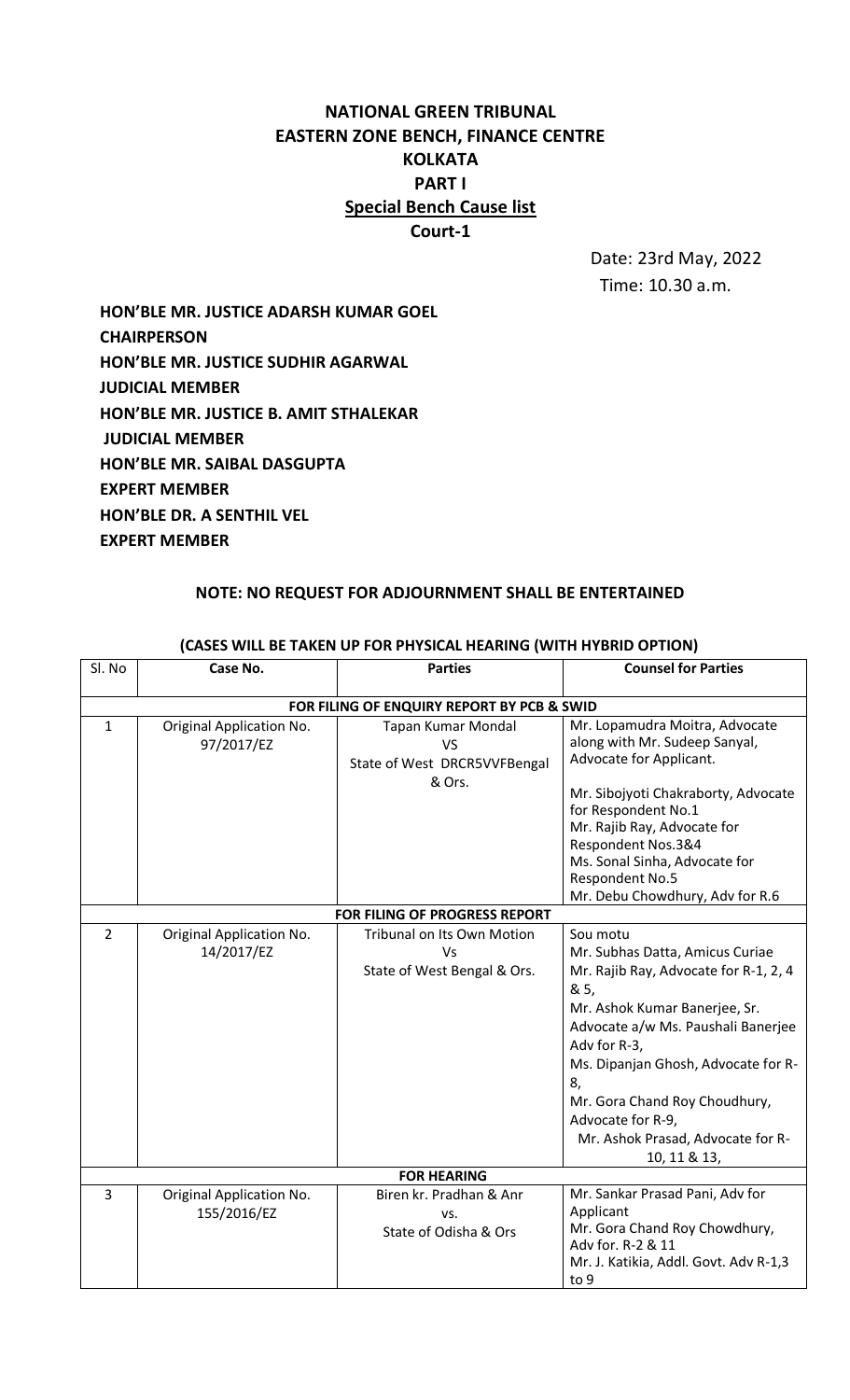|                                                  |                          |                           | Mr. Gouri Mohan Rath, Adv R-10     |  |
|--------------------------------------------------|--------------------------|---------------------------|------------------------------------|--|
| <b>ITEM NO. 4 WILL BE TAKEN UP ON 30.05.2022</b> |                          |                           |                                    |  |
| <b>FOR FILING OF AFFIDAVIT BY STATE</b>          |                          |                           |                                    |  |
| 4                                                | Original Application No. | Anil Kumar Singh          | Mr. Anil kr. Singh, Applicant in   |  |
|                                                  | 44/2014/EZ               | Vs                        | Person                             |  |
|                                                  |                          | State of Jharkhand & Ors. |                                    |  |
|                                                  |                          |                           | Mrs. Aishwarya Rajashree, Advocate |  |
|                                                  |                          |                           | for Respondents No. 1, 2 & 4       |  |
|                                                  |                          |                           | Mr. Gora Chand Roy Choudhury,      |  |
|                                                  |                          |                           | Advocate for MoEF&CC               |  |
|                                                  |                          |                           | Mr. Surendra Kumar, Advocate for   |  |
|                                                  |                          |                           | Respondent No. 3                   |  |
|                                                  |                          |                           | Mr. Ashok Prasad, Advocate for     |  |
|                                                  |                          |                           | SEIAA, Jharkhand                   |  |

**For orders, cause list and other information please visit our website: [www.greentribunal.gov.in](http://www.greentribunal.gov.in/)**

# **NATIONAL GREEN TRIBUNAL EASTERN ZONE BENCH, FINANCE CENTRE KOLKATA PART II Cause list Court-1**

Date: 23rd May, 2022 Time: After the Special Bench

# **HON'BLE MR. JUSTICE B. AMIT STHALEKAR JUDICIAL MEMBER HON'BLE MR. SAIBAL DASGUPTA EXPERT MEMBER**

| Sl. No         | Case No.                               | <b>Parties</b>                                                                              | <b>Counsel for Parties</b>                                                                                                                                                                                        |
|----------------|----------------------------------------|---------------------------------------------------------------------------------------------|-------------------------------------------------------------------------------------------------------------------------------------------------------------------------------------------------------------------|
|                |                                        | FOR PRONOUNCEMENT OF JUDGMENT                                                               |                                                                                                                                                                                                                   |
| 1              | Original Application No.<br>59/2021/EZ | Tapan Kumar Baral<br><b>Vs</b><br>State of Odisha & Ors.                                    | Mr. Sankar Prasad Pani, Adv for<br>Applicant<br>Mr. Shakti Prasad Panda, AGA A/W<br>Mr. Prasenjit Mahapatra, ASC For<br>Respondent Nos. 1, 2, 3, 4 & 5<br>Mr. Soumitra Mukherjee, Advocate<br>For Respondent No.6 |
| $\overline{2}$ | Appeal No. 01/2021/EZ                  | M/s Bright Steel Works<br><b>Vs</b><br><b>West Bengal Pollution Control</b><br>Board & Ors. | Mr. Sourav Guha, Adv for Appellant<br>Mr. Sibojyoti Chakraborty, Advocate<br>For Respondent Nos. 1, 2, 3 & 4,<br>Mr. Rajib Ray, Advocate for R-5<br>Mr. Saikot Deyashi a/w Mr.<br>Manabendra Debnath, Adv for R.6 |
|                |                                        | <b>FOR FURTHER CONSIDERATION</b>                                                            |                                                                                                                                                                                                                   |
| 3              | Original Application No.<br>68/2020/EZ | Pradip Kumar Pattnaik<br>Vs<br>Union of India & Ors                                         | Mr. Sisir Das, Sr. Advocate Mr.<br>Prabhu Prasanna Behera, Adv. For<br>Applicant                                                                                                                                  |
|                | <b>WITH</b>                            | (SPL BENCH)                                                                                 | Mr. Gora Chand Roy Choudhury,<br>Advocate for Respondent No.10<br>Mr. Janmejaya Katika, Addl. Govt.                                                                                                               |

## **(CASES WILL BE TAKEN UP FOR PHYSICAL HEARING (WITH HYBRID OPTION)**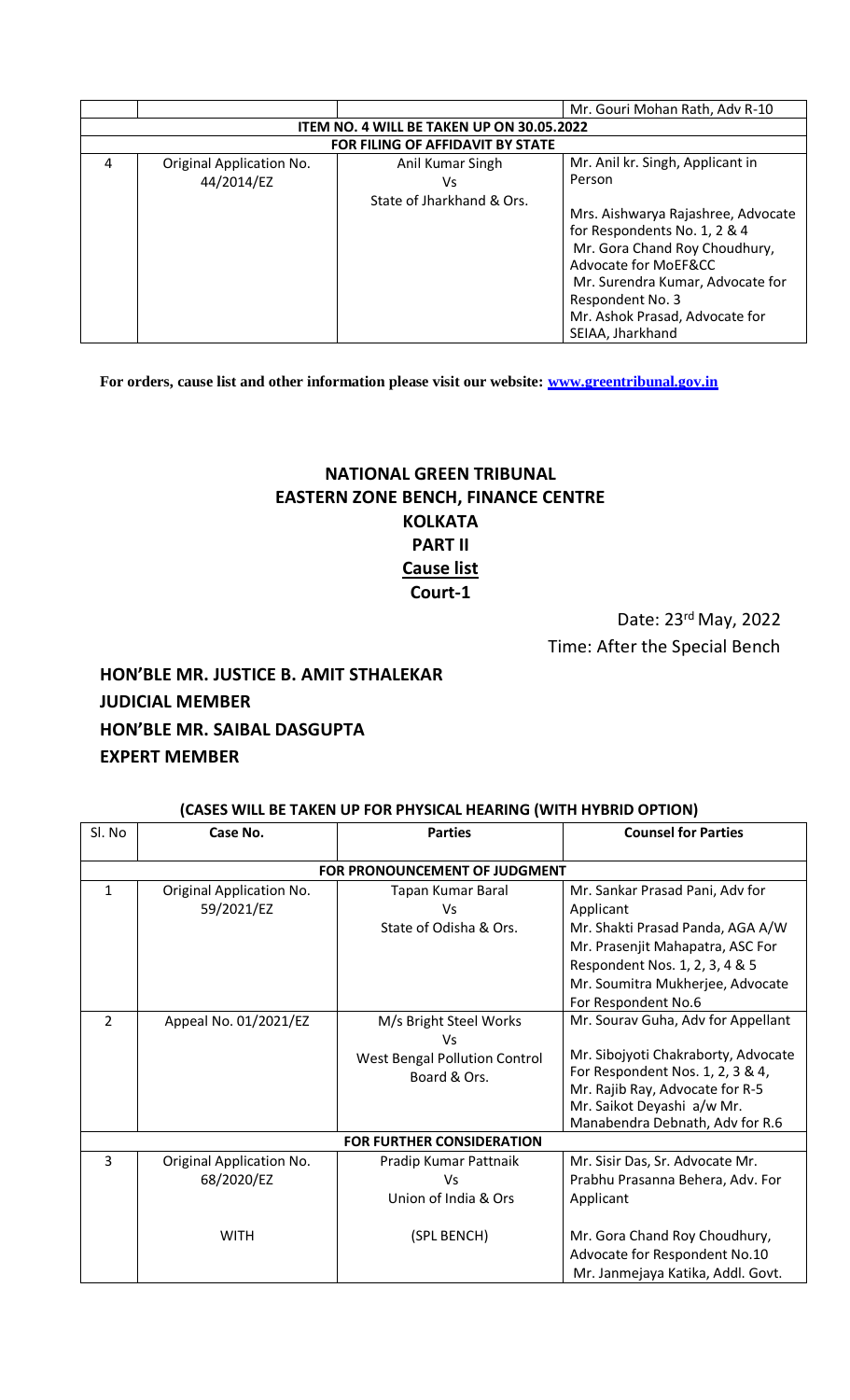|                                           |                          |                                                          | Advocate for Respondent Nos.2,3,4,  |  |
|-------------------------------------------|--------------------------|----------------------------------------------------------|-------------------------------------|--|
|                                           |                          |                                                          | 5, 6, 7 & 8 & 8                     |  |
|                                           |                          |                                                          | Mr. Surendra Kumar, Advocate For    |  |
|                                           |                          |                                                          | <b>CPCB</b>                         |  |
| 4                                         | M. A No. 08/2020/EZ      | <b>Biswajit Mohanty</b>                                  | Mr. Sankar Prasad Pani, Adv for     |  |
|                                           | In                       | Vs                                                       | Applicant in M.A                    |  |
|                                           | Original Application No. | State of Odisha & Ors.                                   |                                     |  |
|                                           | 47/2016/EZ               |                                                          | Mr. Janmejaya Katikia,              |  |
|                                           |                          |                                                          |                                     |  |
|                                           |                          |                                                          | Addl.Govt.Advocate For Respondent   |  |
|                                           |                          |                                                          | Nos.1, 2 & 3                        |  |
|                                           |                          |                                                          | Mr. Sailazanandan Das, Adv for R.6  |  |
|                                           |                          |                                                          | in O.A.                             |  |
|                                           |                          |                                                          | Mr. Surendra Kumar, Advocate for    |  |
|                                           |                          |                                                          | CPCB.                               |  |
|                                           |                          | <b>ITEM NO. 5 &amp; 6 WILL BE TAKEN UP ON 12.07.2022</b> |                                     |  |
|                                           |                          | AFTER NOTICE, FILING COUNTER AFFIDAVITS BY RESPONDENTS   |                                     |  |
| 5                                         | Original Application No. | Ankur Sharma                                             | Mr. Ankur Sharma, Applicant in      |  |
|                                           | 33/2022/EZ               | Vs                                                       | Person                              |  |
|                                           |                          | The State of West Bengal & Ors.                          |                                     |  |
|                                           |                          | AFTER NOTICE, FILING COMMITTEE REPORT                    |                                     |  |
| 6                                         | Original Application no. | Radha Mohan Singh                                        | Mr. sankar Prasad Pani, Adv for     |  |
|                                           | 40/2022/EZ               | Vs                                                       | Applicant                           |  |
|                                           |                          | State of Odisha & Ors.                                   |                                     |  |
|                                           |                          | ITEM NO. 7 WILL BE TAKEN UP ON 11.07.2022                |                                     |  |
|                                           |                          | <b>HEARING</b>                                           |                                     |  |
| 7                                         | Original Application No. | Sri Ranjit Barman & Ors.                                 | Mr. Vikram Rajkhowa, Adv for        |  |
|                                           | 95/2021/EZ               | Vs                                                       | Applicant.                          |  |
|                                           |                          | Central Pollution Control Board &                        |                                     |  |
|                                           |                          | Ors.                                                     | Mr. Sibojyoti Chakraborty, Advocate |  |
|                                           |                          |                                                          | for $R-1$ ,                         |  |
|                                           |                          |                                                          | Mr. Sarosij Dasgupta, Advocate for  |  |
|                                           |                          |                                                          | $R-2$                               |  |
|                                           |                          |                                                          | Mr. Subhadeep Basak, Advocate and   |  |
|                                           |                          |                                                          | Ms. Malabika Roy Dey, Advocate for  |  |
|                                           |                          |                                                          | $R-3$ ,                             |  |
|                                           |                          |                                                          |                                     |  |
|                                           |                          |                                                          | Mr. Swarajit Dey, Advocate for R-4, |  |
|                                           |                          |                                                          | Mr. Naba Kumar Das, Advocate a/w    |  |
|                                           |                          |                                                          | Mr. Subhabrata Das, Advocate and    |  |
|                                           |                          |                                                          | Mr. Arindam Banerjee, Advocate for  |  |
|                                           |                          |                                                          | $R-5$                               |  |
| ITEM NO. 8 WILL BE TAKEN UP ON 14.07.2022 |                          |                                                          |                                     |  |
|                                           |                          | <b>HEARING</b>                                           |                                     |  |
| 8                                         | Original Application no. | Rakhini Mipi                                             | Mr. Prakash Pandey, Adv for         |  |
|                                           | 77/2021/EZ               | Vs.                                                      | Applicant                           |  |
|                                           |                          | State of Arunanchal Pradesh &                            | Mr. Anil Shrivastava, Advocate a/w  |  |
|                                           |                          | Ors.                                                     | Mr. Ashok Prasad, Advocate for R-   |  |
|                                           |                          |                                                          | 1,7,889,                            |  |
|                                           |                          |                                                          | Mr. Gora Chand Roy Choudhury,       |  |
|                                           |                          |                                                          | Advocate For Respondent No. 2       |  |
|                                           |                          |                                                          | Mr. Debal Kumar Banerji, Sr.        |  |
|                                           |                          |                                                          | Advocate a/w Mr. Manu Beri,         |  |
|                                           |                          |                                                          | Advocate for R-4,                   |  |
|                                           |                          |                                                          | Mr. Surendra Kumar, Advocate for    |  |
|                                           |                          |                                                          | R-5&6,                              |  |

**For orders, cause list and other information please visit our website: [www.greentribunal.gov.in](http://www.greentribunal.gov.in/)** *For detailed Standard Operating Protocol for Virtual Video Conferencing in NGT please visit our link:*  [https://greentribunal.gov.in/sites/default/files/all documents/SOPngt.pdf](https://greentribunal.gov.in/sites/default/files/all%20documents/SOPngt.pdf)

The lawyers/litigants desirous of participating personally in VC hearings are required to send request at **ngtjudicial-kolkata@gov.in**in advance, giving their names, case title, case number, date of hearing, email IDs, mobile numbers, etc.

**INSTRUCTIONS FOR SMOOTH VC HEARINGS**